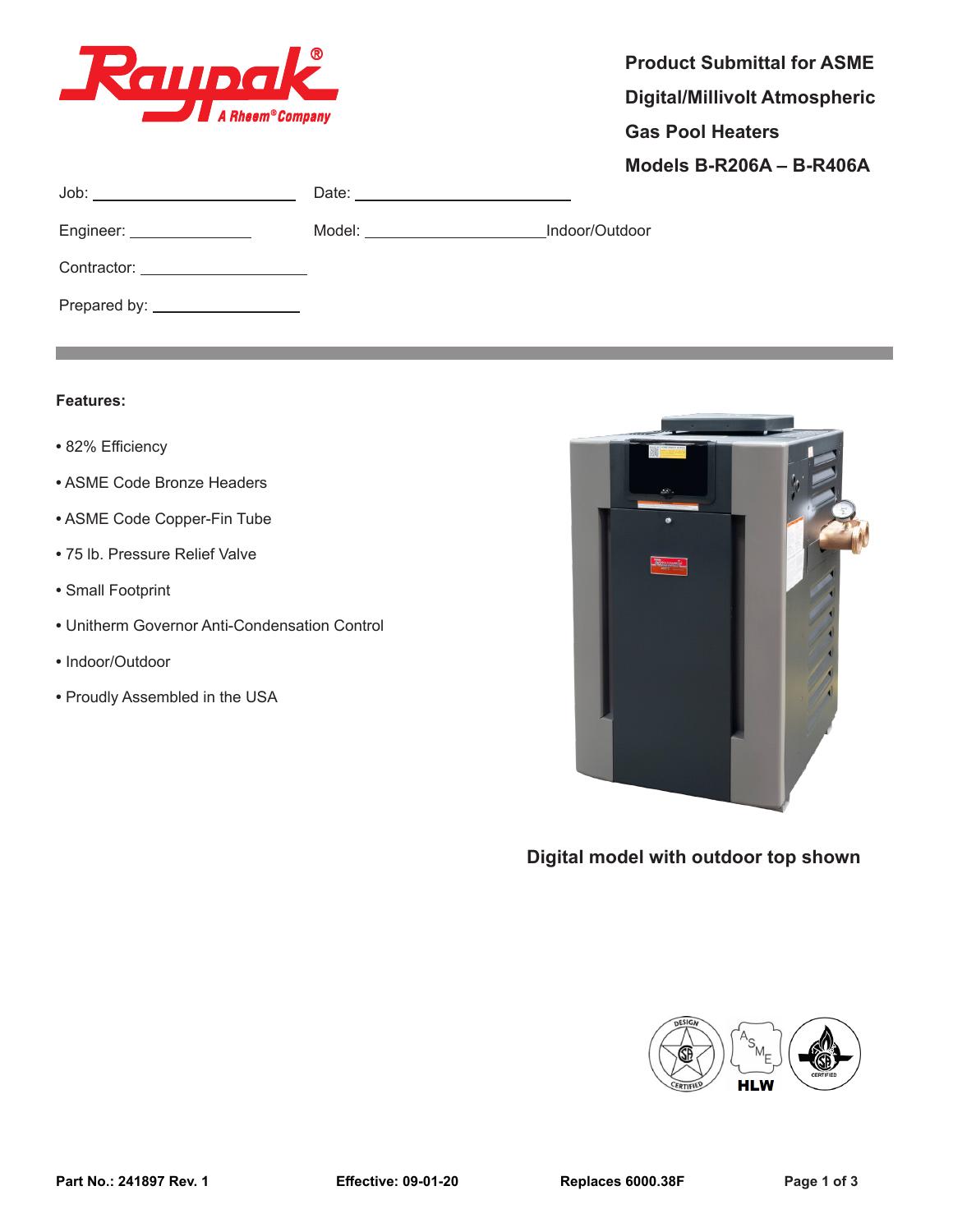

# **GILIDGIC** Product Submittal for ASME Digital/Millivolt Atmospheric

#### **Heat exchanger**

- ASME HLW stamped; 100 PSIG MAWP
- National board registered
- Bronze headers
- Finned tubing

 $\Box$  Copper (standard)

- $\Box$  Cupronickel (optional, digital units only)
- ASME Steel tube sheet
- Silicone O-rings
- Fixed high limit, auto reset, 160°F
- Fixed high limit, manual reset, 135°F
- 75 PSIG Pressure relief valve
- Water connections
	- $\Box$  Right hand (standard)
	- L  $\Box$  Left hand (optional-field change)
- Flow configuration (two-pass)

### **Controls**

## Millivolt option

- Standing pilot ignition
- Thermopile generator
- Single mechanical temperature control
- Flame rollout switch
- High limit control
- On/off switch
- Water pressure switch

 $\Box$  Digital option

- 120/240V, 60Hz, 1 Ph power supply
- 120/240/24V Transformer
- 100% Pilot shut-off; lockout (propane only)
- Electronic, intermittent ignition pilot (IID)
- High limit control
- Q On/off switch
- Flame rollout switch
- Water pressure switch
- Dual electronic temp sensor
- Digital display with diagnostics

#### **Gas control train**

- $\bullet$  Fuel
	- **Natural gas**
	- Propane (minimum grade HD-5)
- Combination control valve
- $\bullet$  On/off firing

### **Construction**

- Front controls
- ANSI Z21.56 design certified
- Stainless steel burners
- Polytuf powder coat finish
- Indoor/outdoor
- Can be installed on combustible surface
- Venting
- $\Box$  Outdoor stackless top (included)
- $\Box$  D-2 Power vent indoor, loose (optional for digital models, see 1000.70)
- $\Box$  D-10 Indoor draft diverter, loose (optional)
- $\Box$  D-13 High wind top (optional, outdoor)
- $\Box$  Outdoor high wind stack (optional)

#### **Other options**

PoolStat cover/lock kit

X-10 Restraint bracket (Florida code requirement)